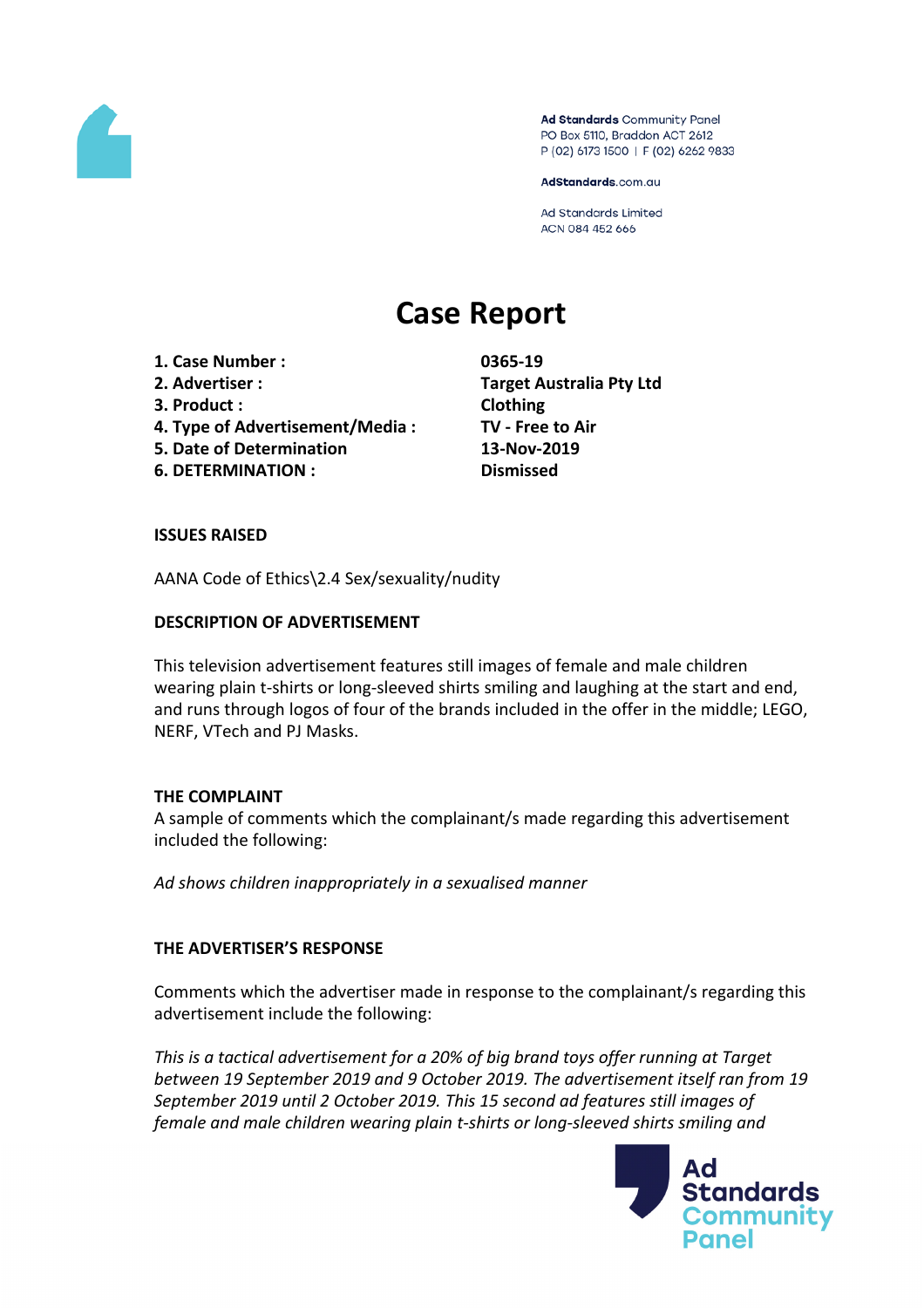

*laughing at the start and end, and runs through logos of four of the brands included in the offer in the middle; LEGO, NERF, VTech and PJ Masks. There is a disclaimer on screen throughout the ad. A grid device is used to transition between images, logos and the offer on screen.*

*On review of Section 2 of the AANA Code of Ethics, it is our opinion that we have not breached any of these within the advertisement we had on air on the day of the complaint, and especially point 2.4 to which the complaint was specific. This television commercial is for an offer on children's toys. It features still images of four different children, all wearing plain shirts with sleeves of varying lengths, none of whom are being exploited in a sexualised manner. Additionally, it is not discriminatory, does not present the children in an exploitative or degrading way, does not portray violence, use inappropriate language, or depict actions that go against widely held health and safety standards. We have also determined that while this advertisement was on air on the date of complaint, it was not aired in the complainant's state, on the channel stated in the complaint, during the times specified.*

*There were no other advertisements by Target on air at the time and date of the complaint.*

#### **THE DETERMINATION**

The Ad Standards Community Panel (the Panel) considered whether this advertisement breaches Section 2 of the AANA Code of Ethics (the Code).

The Panel noted the complainant's concern that the advertisement features sexualised images of minors.

The Panel viewed the advertisement and noted the advertiser's response.

The Panel noted that Section 2.2 of the Code states:

"2.2 Advertising or Marketing Communication shall not employ sexual appeal: (a) where images of Minors, or people who appear to be Minors, are used; or (b) in a manner which is exploitative or degrading of any individual or group of people."

The Panel noted that the television advertisement features still images of four young children.

The Panel first considered whether the advertisement contained sexual appeal.

The Panel considered that the four children were depicted from the shoulders up with no focus on their bodies. The Panel considered the children were depicted with excited and happy facial expressions reflective of the toy sale being advertised, and that the children were not sexualised in any way. In the Panel's view the